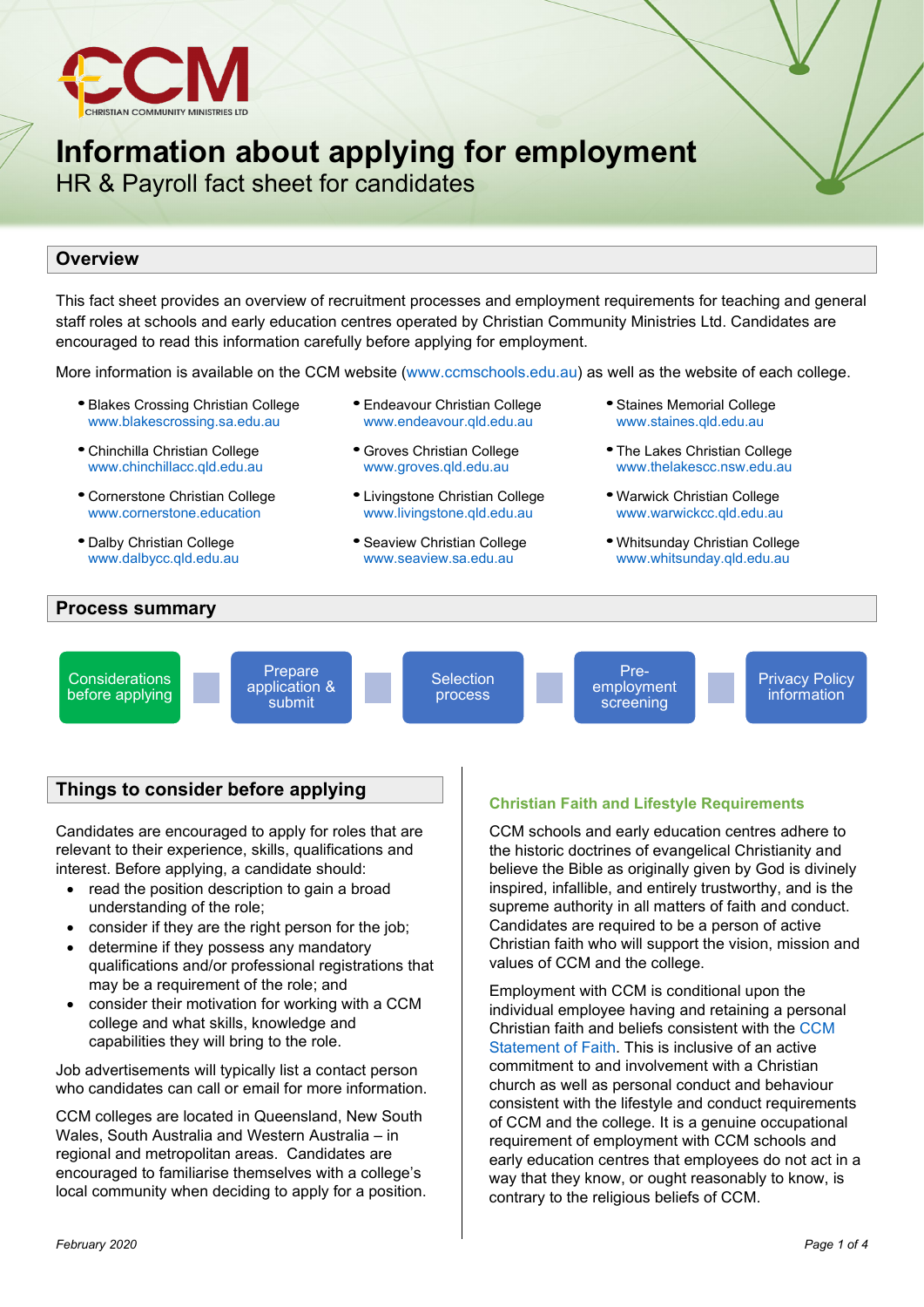## **Conditions of employment**

Employment with CCM is subject to provisions of the *[Christian Community Ministries Schools Enterprise](https://www.fwc.gov.au/documents/documents/agreements/fwa/ae506930.pdf)  [Agreement 2020](https://www.fwc.gov.au/documents/documents/agreements/fwa/ae506930.pdf)* (unless specified otherwise in the job advertisement or position description). The Agreement includes provisions regarding mission, objectives and staff lifestyle requirements, basis for employment, classification of roles and employee entitlements (including remuneration and leave provisions). The Agreement is available via the Fair Work Commission website [\(www.fwc.gov.au\)](http://www.fwc.gov.au/).

## **Legal right to work in Australia**

Candidates must be legally entitled to work in Australia to be considered for employment with CCM; that is,

- an Australian citizen:
- a permanent resident of Australia;
- a New Zealand citizen who has entered Australia on a valid passport; or
- a non-citizen with a valid visa which provides the right to work in Australia.

Evidence of citizenship or legal work status must be provided at the time of application or prior to commencement (if offered employment). A candidate with a work visa can only be employed on a temporary basis (for the length of the visa, or until the candidate becomes an Australian citizen or permanent resident). Only candidates with unlimited working rights in Australia are able to be employed on an ongoing (permanent) basis.

## **Mandatory qualifications, registrations or licences**

Many positions will require mandatory qualifications and/or professional registrations and/or licences. These will be listed in the position description and usually reflect State law where the position is based.

Documentary evidence of a qualification, registration or licence must be provided at the time of application or prior to commencement (if offered employment).

For qualifications obtained outside Australia, candidates should provide evidence of [formal](https://www.australia.gov.au/information-and-services/education-and-training/qualifications-and-skills-recognition)  [recognition\\*](https://www.australia.gov.au/information-and-services/education-and-training/qualifications-and-skills-recognition) of the international/overseas qualification or provide a statement which shows the Australian equivalent.

*\* For more details: [https://www.australia.gov.au/information-and](https://www.australia.gov.au/information-and-services/education-and-training/qualifications-and-skills-recognition)[services/education-and-training/qualifications-and-skills-recognition](https://www.australia.gov.au/information-and-services/education-and-training/qualifications-and-skills-recognition)*

## **Previous employment with CCM**

Candidates are expected to identify in their application if they are currently or have previously been employed at any CCM college. Personnel records from any such current or previous employment (including supervisor feedback or reports) may be reviewed as part of the selection process.

# **Preparing an application**

It is important as a candidate to prepare an application that best represents you and what you can offer. An ideal application will demonstrate why the candidate is the best person for the job and how their experience, abilities, knowledge, character and personal qualities are relevant for the role.

Standard requirements for an application include:

- cover letter;
- completed application form (including referee details);
- resume or curriculum vitae (CV):
- written response regarding selection criteria or position-specific duties and responsibilities; and
- supporting documents (such as confirmation of professional registration or current working with children clearance).

Specific requirements for an application will be listed on the job advertisement.

#### **Application form**

Candidates are required to complete the Application for Employment form relevant for the position. Applications will not be considered if the application form is not completed or is not completed in full.

Details about how to obtain or access the application form will be listed on the job advertisement.

The details of referees are to be provided on the application form. CCM expects that a candidate will nominate referees who have current and thorough knowledge of the candidate's Christian faith, personal character or professional skills. Where possible, referees should include the candidate's current supervisor or manager. For each referee, include their name, telephone number and email address and the nature of their relationship with the candidate. Referees will be contacted if the candidate is in contention for the role, to verify past performance and capabilities.

#### **Resume or curriculum vitae (CV)**

A candidate's resume, or curriculum vitae (CV), should contain their contact details, be up to date and provide relevant information about education, employment experience and achievements. Typically, a resume or CV will include:

- personal details;
- career summary or career objective;
- career history (name of organisation, period of employment, job title, major duties and responsibilities, main achievements);
- education qualifications (if applicable);
- training and/or professional memberships; and
- other relevant experience or achievements.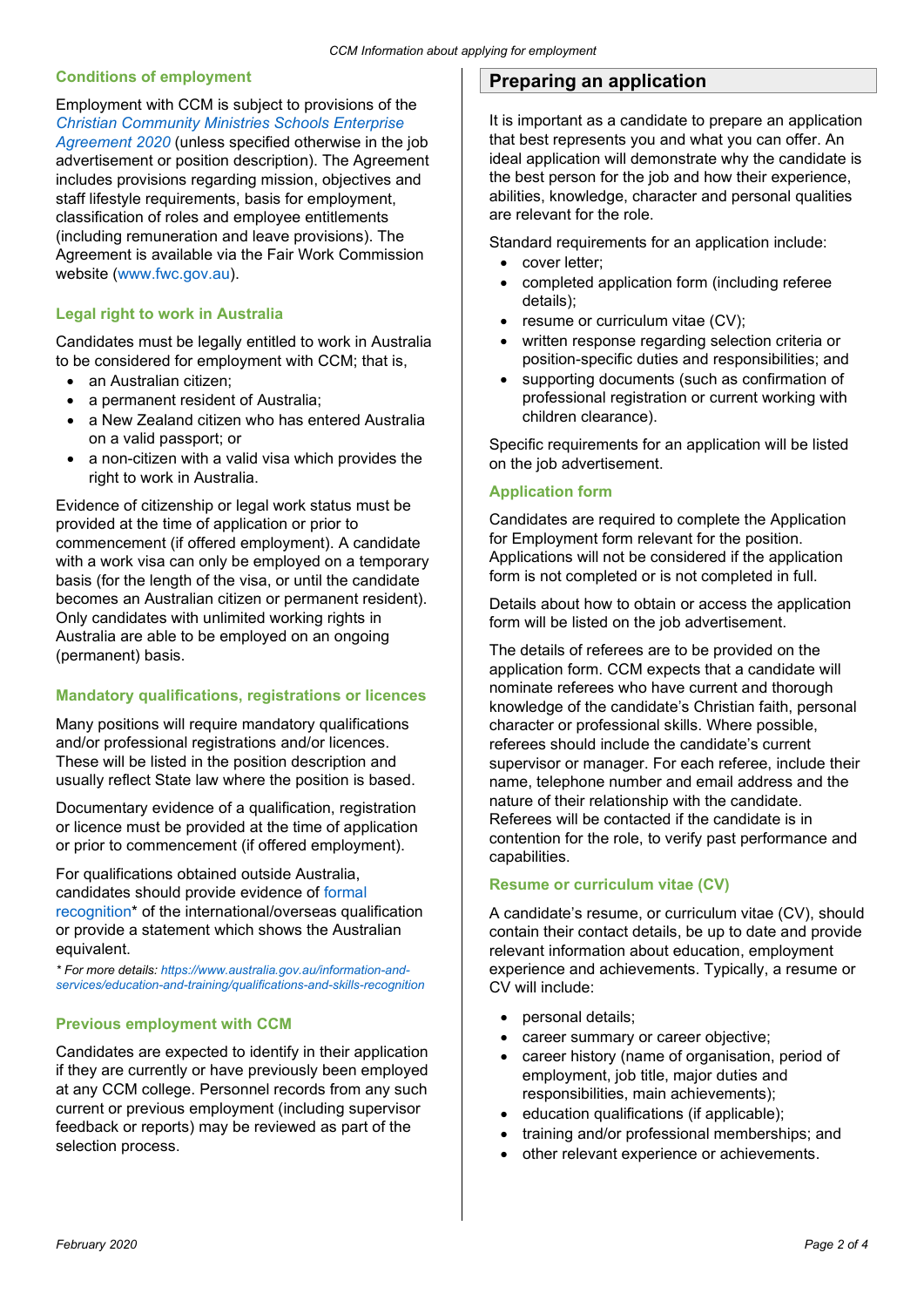#### **Written response – criteria or duties**

In addition to completing the application form, the job advertisement or role description may require that candidates provide a written response to selection criteria or questions related to specific duties or responsibilities of the position. A written response should be clear and succinct, typically one to three pages in length in total. This is as an opportunity to demonstrate relevant technical and professional skills, knowledge, experience, qualifications, abilities and behavioural capabilities in relation to the requirements of the position. Providing specific evidence-based examples of past experience will show the candidate's understanding of position requirements and how their capabilities will enable them to perform well in the role.

# **Submitting an application**

The job advertisement will detail how and where to submit an application, including the date and time applications close. For most positions, applications will be submitted to the Principal of the College where the position is based. It is preferred that applications are submitted by email to the address noted on the job advertisement or college website. Applications received after the nominated closing date and time may not be considered.

CCM and each College reserves the right to withdraw a job advertisement or to make an appointment to an advertised position prior to the nominated closing date.

# **Selection process**

Applications received are reviewed and candidates short-listed by a selection panel, based on an assessment of merit that considers:

- The candidate's Christian faith and support for the vision, mission and values of CCM (including personal lifestyle and conduct requirements).
- Pre-requisites for the position such as legal right to work in Australia and any mandatory qualification, registration or licence.
- The extent to which each candidate has abilities, aptitude, skills, qualifications, knowledge, experience, character and personal qualities relevant to the carrying out of the duties and responsibilities of the position.
- The candidate's performance in previous or other roles or duties and their potential for development is also considered if relevant.
- Other relevant factors identified by the selection panel.

Short-listed candidates will be contacted and invited to attend an interview and, if relevant, undertake other selection activities. Referees may be contacted at any point during the selection process.

#### **Interviews**

Interviews provide a candidate with the opportunity to:

- outline how their experience is relevant to the role;
- discuss how they meet the requirements of the role;
- indicate how they would respond to situations that may arise if they were working in the role;
- describe previous achievements or responses to situations relevant to the role (that is, examples of previous work, personal qualities and potential for development).

At an interview, candidates should be prepared to discuss their Christian faith as well as examples of experience, knowledge, skills and abilities relevant to the duties and responsibilities of the position.

A candidate may also want to prepare questions to ask the selection panel members to clarify aspects of the role, the selection process or employment conditions.

#### **Other selection activities**

Candidates may be asked to provide examples of previous work (for example, a portfolio or work sample) or undertake appropriate tests or practical demonstrations or participate in structured group and/or individual exercises. Details will be provided in advance if a short-listed candidate will be requested to complete such selection activities.

#### **Referee checks**

Referee checks will be undertaken, at least, in relation to all short-listed candidates. Referee checks may occur at any time during the selection process at the discretion of the selection panel. Referee checks are used to verify the claims of the candidate(s) in relation to achievements, qualifications, employment history and other significant matters.

At least one referee should have firsthand knowledge of the candidate's professional conduct and performance within the previous two years. Where a candidate is a current or previous CCM employee, it is expected that the candidate will nominate a referee who can report on the employment at a CCM College. Written personal references are not required unless specifically requested in the job advertisement.

# **Pre-employment screening**

Any offer of employment is conditional on results from pre-employment screening checks being satisfactory to CCM. Candidates must complete screening checks when requested; failure to do so may result in any offer of employment being withdrawn or cancelled.

## **Working With Children Check**

Preferred candidates will be required to undergo a working with children check, according to current law in the relevant State (usually where the position being applied for is based). Confirmation of employment is conditional upon the candidate receiving a working